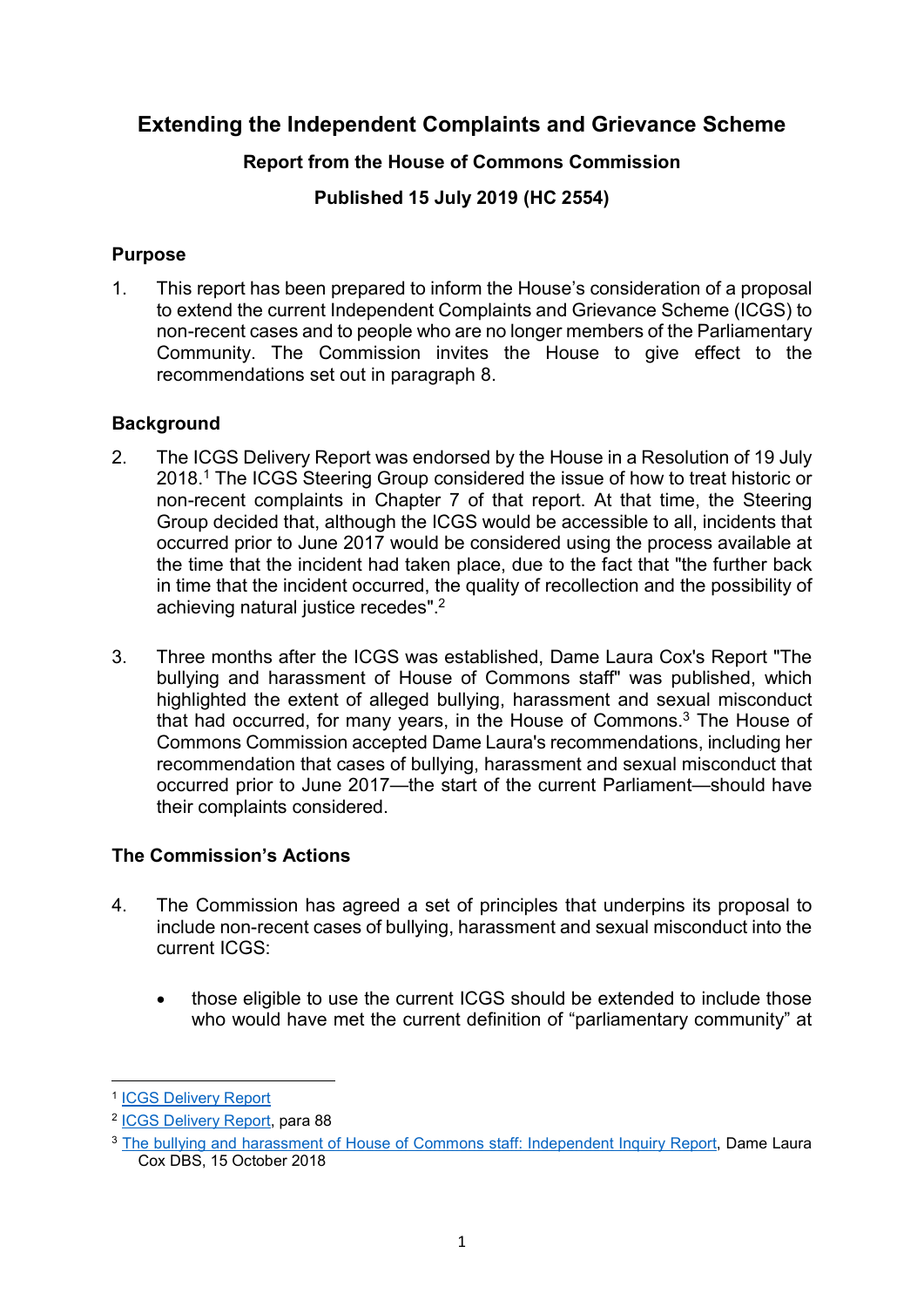the time of the events about which they now wish to complain (the current definition is set out in the ICGS Delivery Report)<sup>4</sup>;

- "parliamentary work" would be defined in the same way as those definitions set out in the ICGS Delivery Report<sup>5</sup>;
- the current definitions of bullying, harassment and sexual misconduct would apply to all non-recent cases since such conduct would have been unacceptable at any time, even if there were no written policies in place that expressly prohibited bullying, harassment, or sexual misconduct;
- the process would be independent, impartial, thorough and fair, and evidence led;
- guidance and support would be given to complainants and respondents;
- the independent assessor/investigator would have relevant experience;
- the Parliamentary Commissioner for Standards would have an oversight role on complaints involving Members and former Members, as is the case for current cases; and
- the time limit beyond which respondents cannot bring forward non-recent cases should be considered by the 18-month review of the scheme.
- 5. The proposal follows Dame Laura Cox's recommendations, as set out in paragraphs 312 to 349 of her report. In May 2019, the Commission unanimously agreed to consult on their approved proposal for dealing with non-recent cases. by using the existing ICGS, and employing specialist investigators for both assessing and investigating non-recent (and recent) cases, whose key elements may be summarised as:
	- The complainant would initially call one of the Helplines (either the Independent Bullying and Harassment Reporting Helpline or the Independent Sexual Misconduct Advisory Service) and be offered support, including access to the Parliamentary Health and Wellbeing Service;
	- Appropriately skilled and experienced investigators would be employed to investigate non-recent (and current) cases;
	- By using the ICGS, non-recent cases would be treated in the same way as current cases throughout the whole procedure;

-

<sup>4</sup> ICGS Delivery Report, para 4.2

<sup>&</sup>lt;sup>5</sup> ICGS Delivery Report, page 52, annex B, para 4.4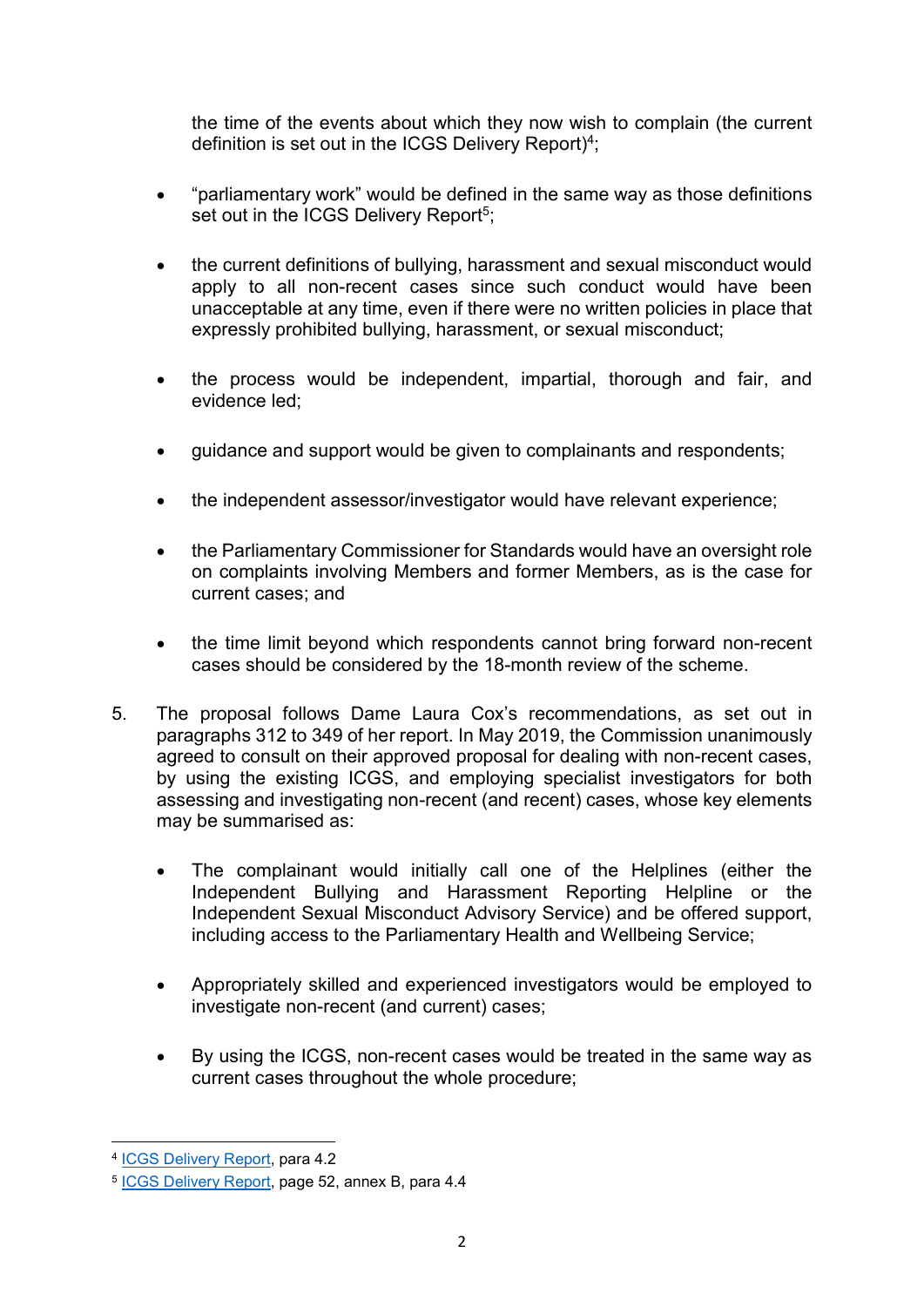- The ICGS allows for informal resolution at any stage and, as Dame Laura Cox states in paragraph 336 of her report, not all cases are disputed. An apology might be the informal resolution that the complainant is seeking.
- 6. The responses to the Commission's public consultation were overwhelmingly supportive of its preferred option.<sup>6</sup> Respondees included current and former staff of MPs and the House service, the Centre for Women's Justice, the Trade Union Side, the Equality and Human Rights Commission, and the Committee on Standards in Public Life. Accordingly, the Commission ratified its decision on 24 June 2019 and the Leader of the House undertook to work with the other parties to agree a motion, in consultation with the Commission, that would facilitate this change as soon as possible. Subject to approval by the House, implementation work will take place over the summer, including the recruitment of additional expert independent investigators, with the intention of opening up the Scheme to non-recent cases from autumn this year.
- 7. The Commission also agreed with the view of Gemma White QC, who was responsible for the independent inquiry into the bullying, harassment and sexual misconduct of Members and Members' staff and who proposed that former employees of existing Members of Parliament should be able to bring a formal complaint for investigation and adjudication under the ICGS. This is currently restricted to those who are currently in post.<sup>7</sup> The Commission has therefore agreed that former members of the parliamentary community should be able to have their complaints heard under the ICGS. This decision will be actioned alongside the decision to introduce the policy on non-recent cases, with the same implementation date.
- 8. The following amendments are proposed to the ICGS:
	- (1) To amend the ICGS to:
		- a. Replace Section 5.3 of the Bullying and Harassment Policy with "Complaints predating the start of the 2017 Parliament can also be investigated under this policy and will be assessed using the current accepted behaviour regime.";
		- b. Replace Section 15.2 of the Sexual Misconduct Policy with "All members of the present and past Parliamentary Community as set out in section 9 (Scope) of the Sexual Misconduct Policy can access the ISMA Service for advice and support";
		- c. Replace Section 15.3 of the Sexual Misconduct Policy with "People who have concerns about behaviour prior to the start date of the 2017 Parliament can raise a complaint using the current scheme";
		- d. In the Bullying and Harassment Policy, in para 4.1, replace "any member" with "any present or former member", in para 4.2, replace "all

<sup>-</sup><sup>6</sup> The Commission held a public consultation between 24 May and 14 June 2019.

<sup>&</sup>lt;sup>7</sup> See Annex to the Independent 6-month review: UK Parliament Independent Complaints and Grievance Scheme, Letter to Alison Stanley CBE FCIPB from Gemma White QC, 31 May 2019